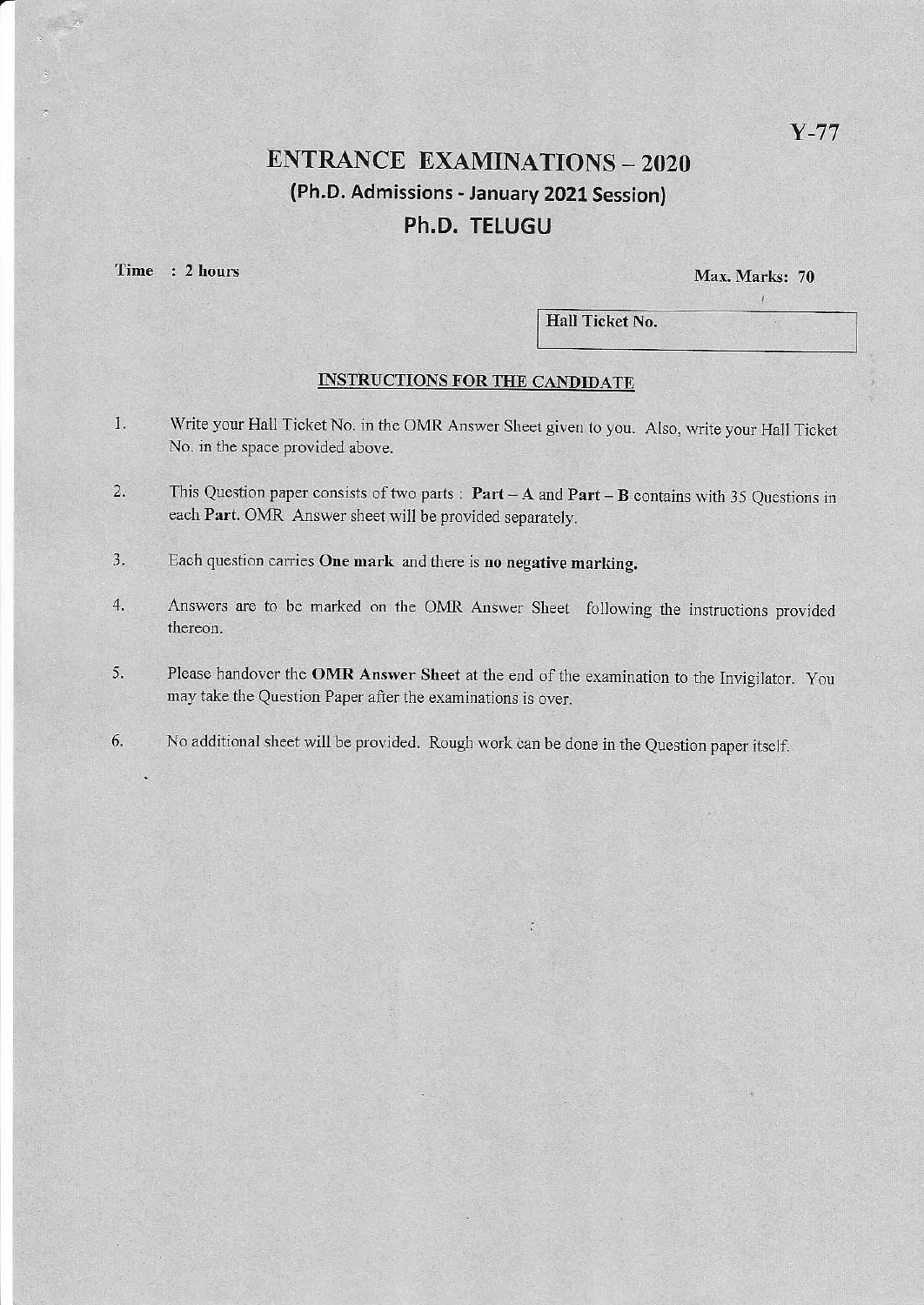#### $Ph.D. - 2021$

#### $PART - A$

1. భాషకు సంబంధించి 'NLP' అంటే? A) National Library Program B) National Language Program C) Natural Language Process D) National Language Process 2. సరైన వరుసను గుర్తించండి. A) సమాస, తద్దిత, <sub>క్ర</sub>ియా, కృదంత B) తద్దిత, <sub>క్ర</sub>ియా, కృదంత, సమాస C) కృదంత, ట్రియా, తద్దిత, సమాస D) తద్దిత, <sub>క్ర</sub>ియా, సమాస, కృదంత 3. ప్రవేశకం నాటకంలో ఎక్మడ ప్రయుక్తమవుతుంది? A) విష్మంభం తరువాత  $\overline{B}$ ) మొదటి అంకానికి ముందు C) చివరి అంకం తరువాత  $\text{D}$ ) రెండు అంకాల మధ్య 4. 'కృష్ణోదాహరణము' కావ్యకర్త? A) అప్పకవి  $B$ ) తాళ్ళపాక పెదతిరుమలయ్య C) చిత్రకవి పెద్దన  $\ket{\text{D}}$  ఏనుగు లక్ష్మణకవి 5. 'అంధవాచస్పత్యం' నిఘంటు నిర్మాణ కర్త? A) చలమచర్ల రంగాచార్యులు  $\ket{\text{B}}$  కొట్ల శ్యామలకామశాస్త్రి

C) అబ్బరాజు సూర్యనారాయణ  $D)$  మామిడి వెంకయ్య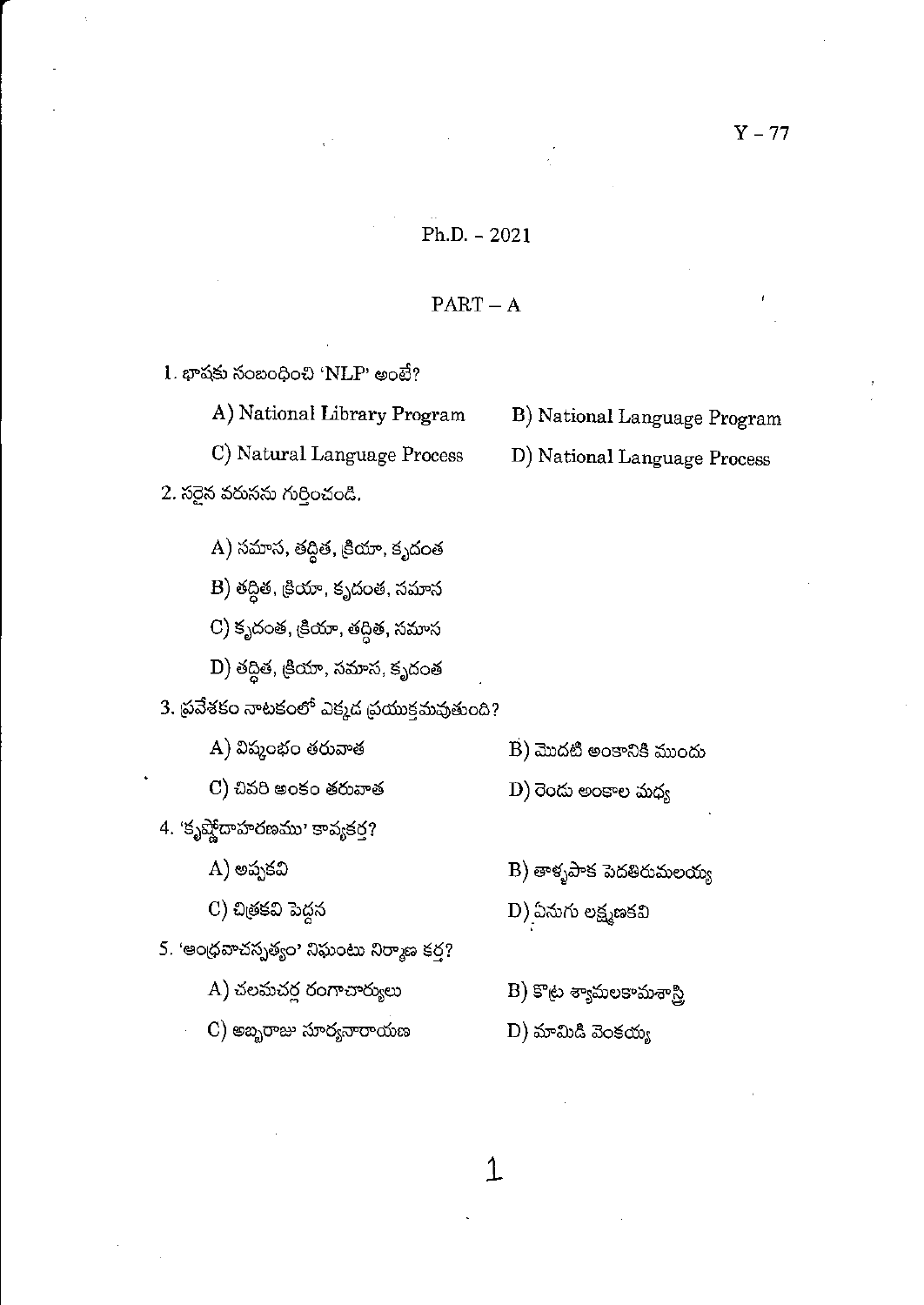6. ఏది అకర్మక క్రియ?

 $B)$  తిరుగు  $C)$  తాగు A) తిను  $\mathbf{D}$ ) මහා

7. 'మృచ్ఛకటికం' నాటకంలో చారుదత్తుడు.

 $\mathbf C$ ) ధీరోద్దతుడు A) ధీరోదాత్తుడు B) ధీరలలితుడు D) ధీరశాంతుడు 8. కింది ప్రకటనలను గమనించండి.

 $\mathbf i$ ) అనుకరణాత్మకమైన కళలూ, కవిత్వమూ అశాశ్వతాలను శాశ్వతాలుగా చూపుతాయని, ప్లేటో వాటికి తన ఆదర్శ రాజ్యంలో స్థానం లేదన్నాడు.

ii) ప్లేటో గద్యరచన చాలా కవితాత్మకంగా, హృద్యంగా ఉంటుందని కొంతమంది పండితులు అన్నారు.

 $\,$ iii) ప్లేటోకి సాహిత్యం అంటే ఇష్టం లేదు.

iv) ప్లేటోకి సౌందర్య పిపాస కన్నా, ధర్మవర్తనం ముఖ్యమైంది.

పైన పేర్మొన్న ప్రకటనలను అనుసరించి కింది వాటిలో సరైన సమాధానాన్ని గుర్తించండి.

 $A)$  i, iii, iv  $B)$  i, ii, iv  $C$ ) ii, iii, iv  $\mathbf{D}$ ) i, ii, iii

9. 'తులనాత్మక పరిశీలనం – నవలా ప్రక్రియ' గ్రంథ రచయితి.

| A) డి. విద్యేశ్వరి | B) రావి థేమలత |
|--------------------|---------------|
|                    |               |

 $\mathbf C$ ) కాత్యాయిని విద్మహే  $D)$  సి. ఆనందరామం

`10. 'కావ్యజనిత భూమి' అని తిక్కనను పేర్కొన్నవారు.

B) మారన C) కేతన A) మంచెన D) నాచన సోమన

 $11.$  బ్రద్యుమ్నుడు ప్రభావతిని చేరటానికి ధరించిన మాయారూపం.

- B) ನಿ್ದಮ್ಮ A) హంస
- $D)$  తుమ్మెద C) మాయాయతి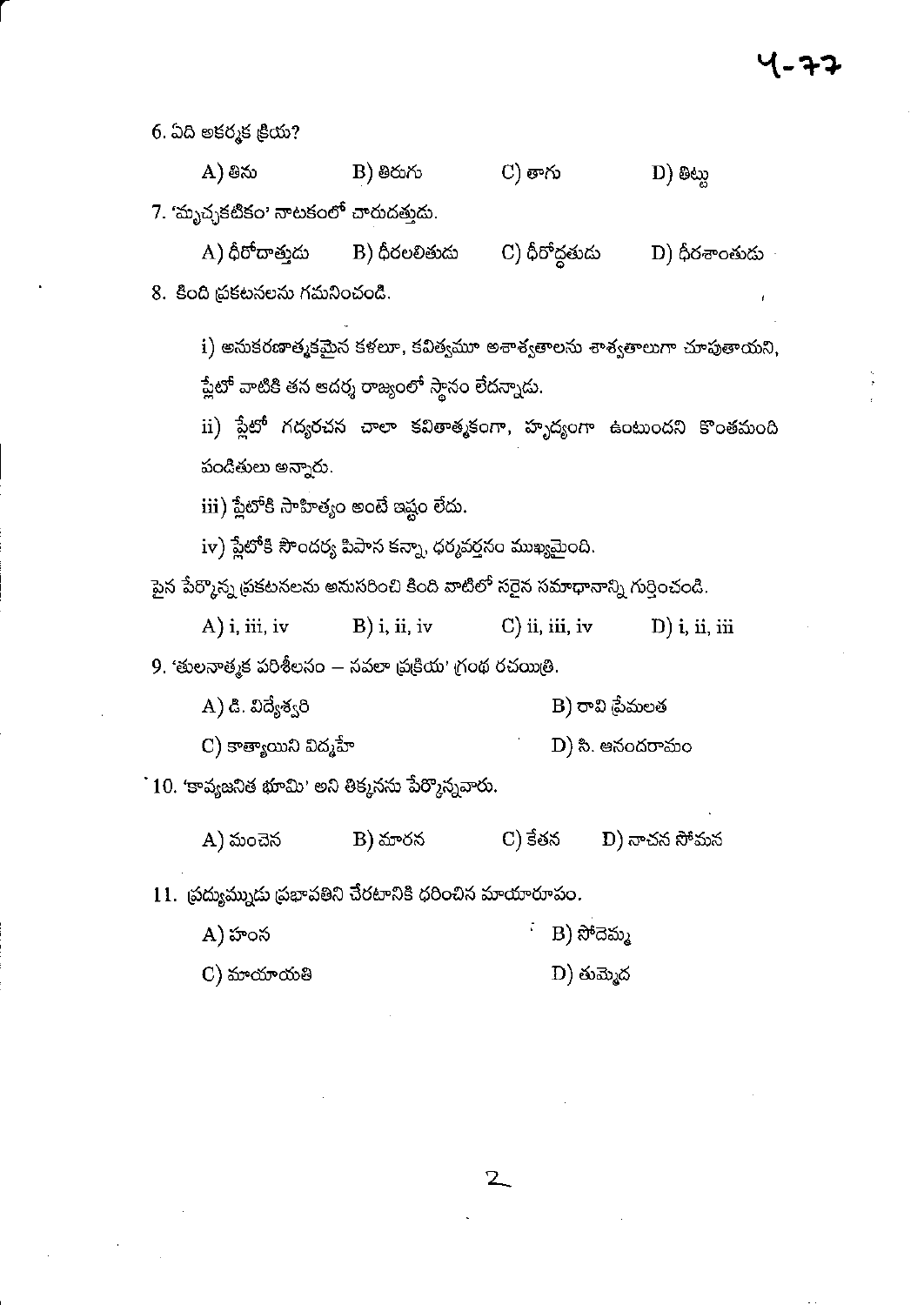12. ''విమర్శ మార్గాన్ని బాహిర జగత్తు నుండి అంతర జగత్తుకు కొనిపోయిన ప్రథమాంధ విమర్శన గ్రంథం కవిత్వతత్వ విచారం'' అని కట్టమంచి వారి గ్రంథాన్ని వ్యాఖ్యానించిందెవరు?

| $(A)$ పింగళి లక్ష్మీకాంతం          | B) చాగంటి శేషయ్య                   |
|------------------------------------|------------------------------------|
| C) రాళ్ళపల్లి అనంతకృష్ణశర్మ        | D) నందూరి బంగారయ్య                 |
| 13. జతపరచండి.                      |                                    |
| i) గురజాల                          | ٠<br>a) కాటమరాజు                   |
| ii) నెల్తూరు                       | b) మలిదేవుడు                       |
| iii) కల్యాణగిరి                    | c) నలగాముడు                        |
| iv) మాచెర్ల                        | d) నల్లసిద్ధిరాజు                  |
| A) i. (a) ii. (b) iii. (d) iv. (c) | B) i. (b) ii. (a) iii. (c) iv. (d) |
| C) i. (c) ii. (d) iii. (a) iv. (b) | D) i. (d) ii. (c) iii. (b) iv. (a) |
|                                    |                                    |

14. "Folk lore of Andhra Pradesh" అనే ఆంగ్ల గ్రంథాన్ని రాసింది ఎవరు?

| A) టి. వి. సుబ్బారావు  | B) బి. రామరాజు    |
|------------------------|-------------------|
| C) రిచర్డ్ ఎం. డార్నన్ | D) జి. యస్. మోహన్ |

 $15.$  'అనురాధలో అడిగినంత పంట' అనేది దేనికి సమంధించినది?

| A) పొదుపుకథ | B) నానుడి | $\mathbf C$ ) జాతీయం | $D)$ ನೌಮಿತ |
|-------------|-----------|----------------------|------------|
|-------------|-----------|----------------------|------------|

` 16. సిద్ధాంత వ్యాస రచనలో పరిశోధకుని శైలి ఏ విధంగా ఉందాలి?

| A) ఆత్మాశ్రయం | B) వస్త్వాశయం |
|---------------|---------------|
| $\sim$        |               |

C) అన్యాశయం  $D)$  అనుభవా $e$ రయం

17. 'పద్య ద్రుకియ — వస్తు వైవిధ్యం  $(1991–2000)$ ' అన్న అంశంపై పరిశోధన చేసినవారు?

| A) మేదసాని మోహన్    | B) రాళ్ళబండి కవితా <sub>l</sub> పసాద్ |
|---------------------|---------------------------------------|
| C) కె. వి. రమణాచారి | $\mathbf{D})$ మాదుగుల నాగఫణిశర్మ      |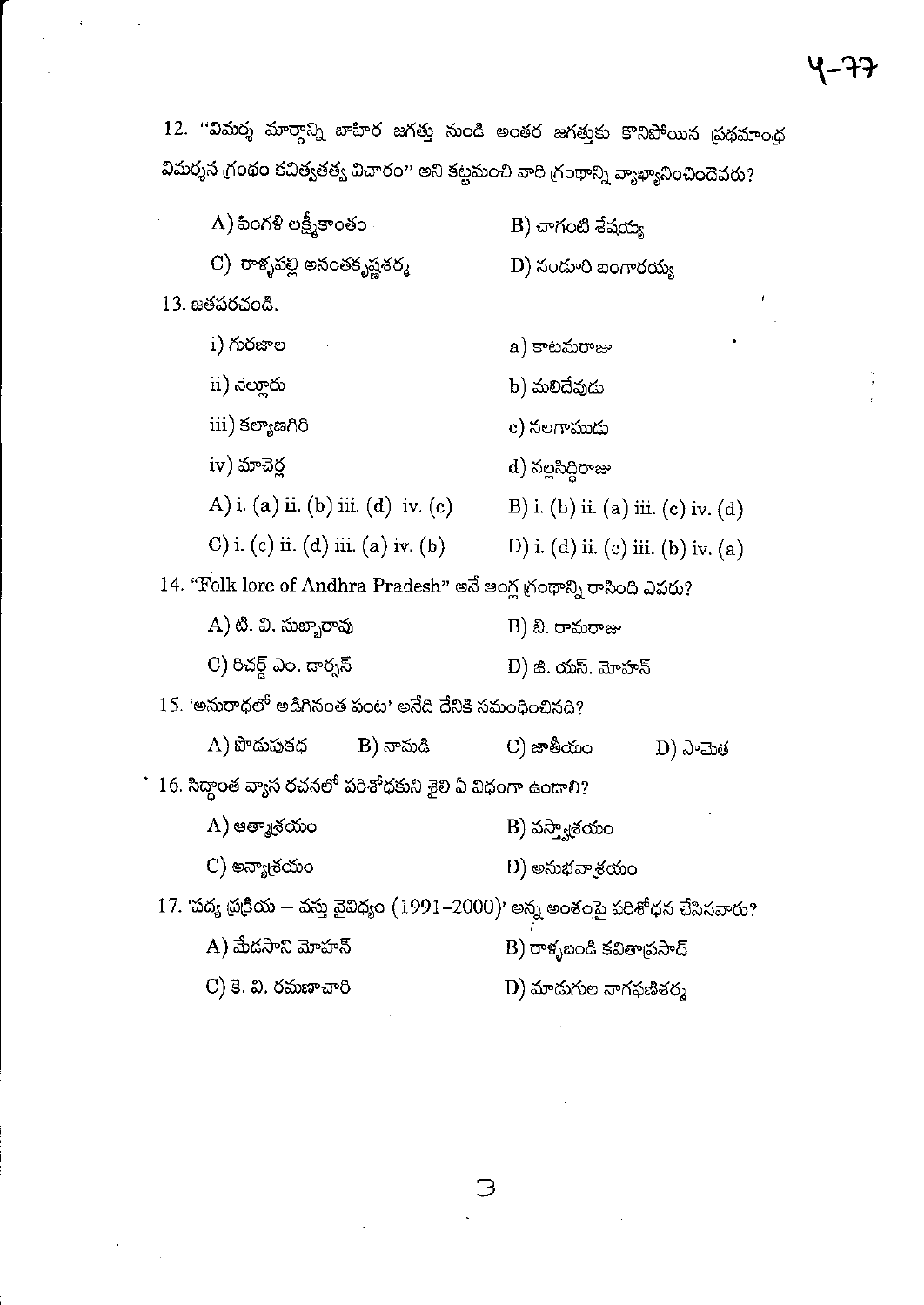18. 'పరిశోధన విధానం — సిద్ధాంత గ్రంథ రచన' రచయిత?

| A) పులికొంద సుబ్బాచారి      | B) ఆర్.వి.యస్. సుందరం |
|-----------------------------|-----------------------|
| C) గంగిశెట్టి లక్ష్మీనారాయణ | D) పి. సత్యనారాయణ     |

(ని) కుంతకుదు వక్రోక్తి జీవితం అనే గ్రంథాన్ని రచించాదు. 19.

 $(\mathbf{\hat{\vec{\delta}^v}})$  భామహుదు వజ్రోక్తియే సర్వాలంకారాలకు బీజం అని అన్నాదు కాబట్టి.

| A) (ని) సరికాదు, (హే) సరైనది | B) (ని), (హే) రెండూ సరైనవి               |
|------------------------------|------------------------------------------|
| C) (ని) నరైనది, (హే) నరికాదు | $\left(D\right)(2)$ , (హే) రెండూ సరికావు |

20. 'ప్రశ్నావళి పద్ధతి'లో సమాచార సేకరణ వలన ప్రయోజనాలు ఏవి?

| i) ధనవ్యయం తక్కువ |                                   |              | ii) నిరక్షరాస్యలతో నిర్వహించవచ్చు |
|-------------------|-----------------------------------|--------------|-----------------------------------|
|                   | iii) సమాచారానికి ప్రామాణికత అధికం |              | iv) తక్కువ కాలంలో ఎక్కువ సమాచారం  |
| $A)$ i, ii        | $B)$ i, iv                        | $C$ ) i, iii | $D)$ ii, iv                       |

21. పరిశోధనలో సమర్పించే సిద్ధాంత వ్యాసాలు ఏ విధమైన నివేదికలు అవుతాయి.

| A) సాంకేతిక నివేదికలు | B) సులభ నివేదికలు                |
|-----------------------|----------------------------------|
| C) మౌఖిక నివేదికలు    | $\mathbf D$ ) అధికారిక నివేదికలు |

22. 'అనంతపురం జిల్లా గ్రామ నామాల' మీద పరిశోధన చేసినవారు?

- $A$ ) ద్వానా శాస్త్రి B) కేతు విశ్వనాథరెడ్డి
- C) యార్లగద్ద బాలగంగాధరరావు D) జి.ఎస్. రెడ్డి

 $23.$  'గాథాసప్తశతిలో తెలుగు పదాలు' గ్రంథ రచయిత.

- A) కోరాద మహాదేవశాస్త్రి B) తిరుమల రామచంద్ర
- $\mathbf C$ ) గంటిజోగి సోమయాజి D) చిలుకూరి నారాయణరావు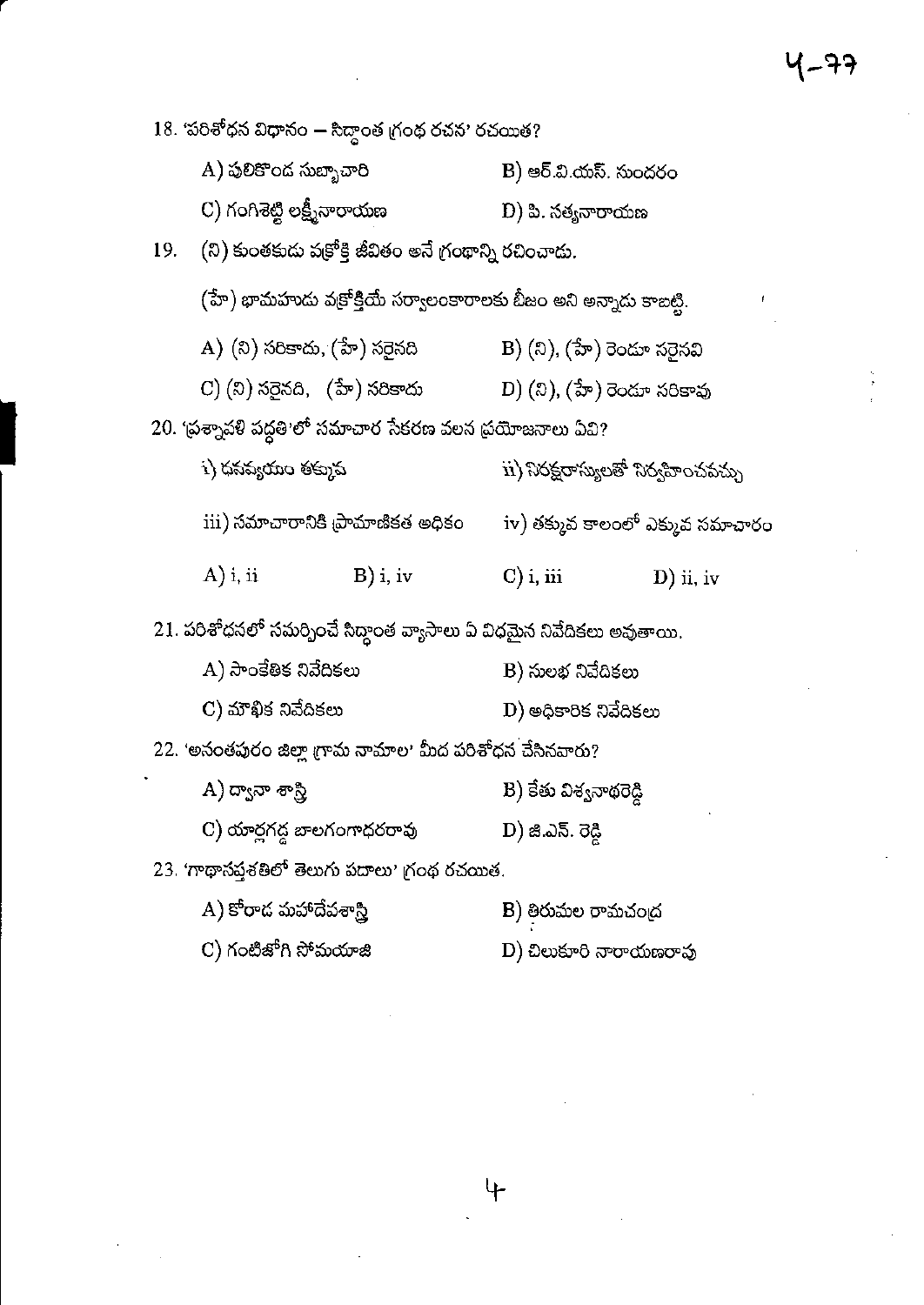24. సరైన వరుసను గుర్తించండి.

A) నిరుక్తం, అష్టాధ్యాయి, వార్తికాలు, మహాభాష్యం

B) అష్టాధ్యాయి, నిరుక్తం, వార్తికాలు, మహాభాష్యం

 $\mathbf C$ ) వార్తికాలు, మహాభాష్యం, అష్టాధ్యాయి, నిరుక్తం

D) మహాభాష్యం, నిరుక్తం, వార్తికాలు, అష్టాధ్యాయి

25. షేక్స్ పియర్, కాళిదాసులపై తులనాత్మక పరిశీలన చేసిన 'నవరస తరంగిణి' గ్రంథ రచయిత.

A) తిరుపతి వేంకట శాస్త్రి B) వేటూరి ప్రభాకరశాస్త్రి

C) శ్రీపాద గోపాలకృష్ణమూర్తి

26. సరైన జతలను గుర్తించండి.

- i) తెలుగు సాహిత్యంలో దేశికవితలు a) రావూరి దొరస్వామి
- ii) తెలుగులో తిట్టు కవిత్వము

iii) తెలుగు సాహిత్యముపై ఉర్గూ ప్రభావము

iv) తెలుగు భాషలోని ఛందో రీతులు

A) i. (c) ii. (d) iii. (a) iv. (b)

- C) i. (b) ii. (a) iii. (d) iv. (c)
- 27. భాషోత్పత్తి క్రమము భాషా చరితము, భాషా చారిత్రక వ్యాసములు గ్రంథాల రచయిత?

A) కోరాద రామకృష్ణయ్య

C) కోరాడ రామచంద్ర

 $\mathbf B$ ) భ(దిరాజు కృష్ణమూర్తి

b) ఆర్.వి.ఎస్. సుందరం

d) కె. గోపాలకృష్ణారావు

B) i. (b) ii. (a) iii. (c) iv. (d)

D) i. (d) ii. (e) iii. (b) iv. (a)

c) గిదుగు సీతాపతి

 $\ket{D}$  ఆదిభట్ల నారాయణ దాసు

D) కోరాడ నాగేశ్వరరావు

 $28.$  'ఆంధ్ర వాజ్మయ సూచిక' గ్రంథాన్ని ప్రకటించిన సంస్థ.

- A) విజ్ఞానచంద్రికా గ్రంథ మండలి  $B)$  ఆంధ్ర చందికా గ్రంథమాల
- $\mathbf D)$  దేశోద్ధారక గ్రంథమాల C) ఆంధ్ర గ్రంథమాల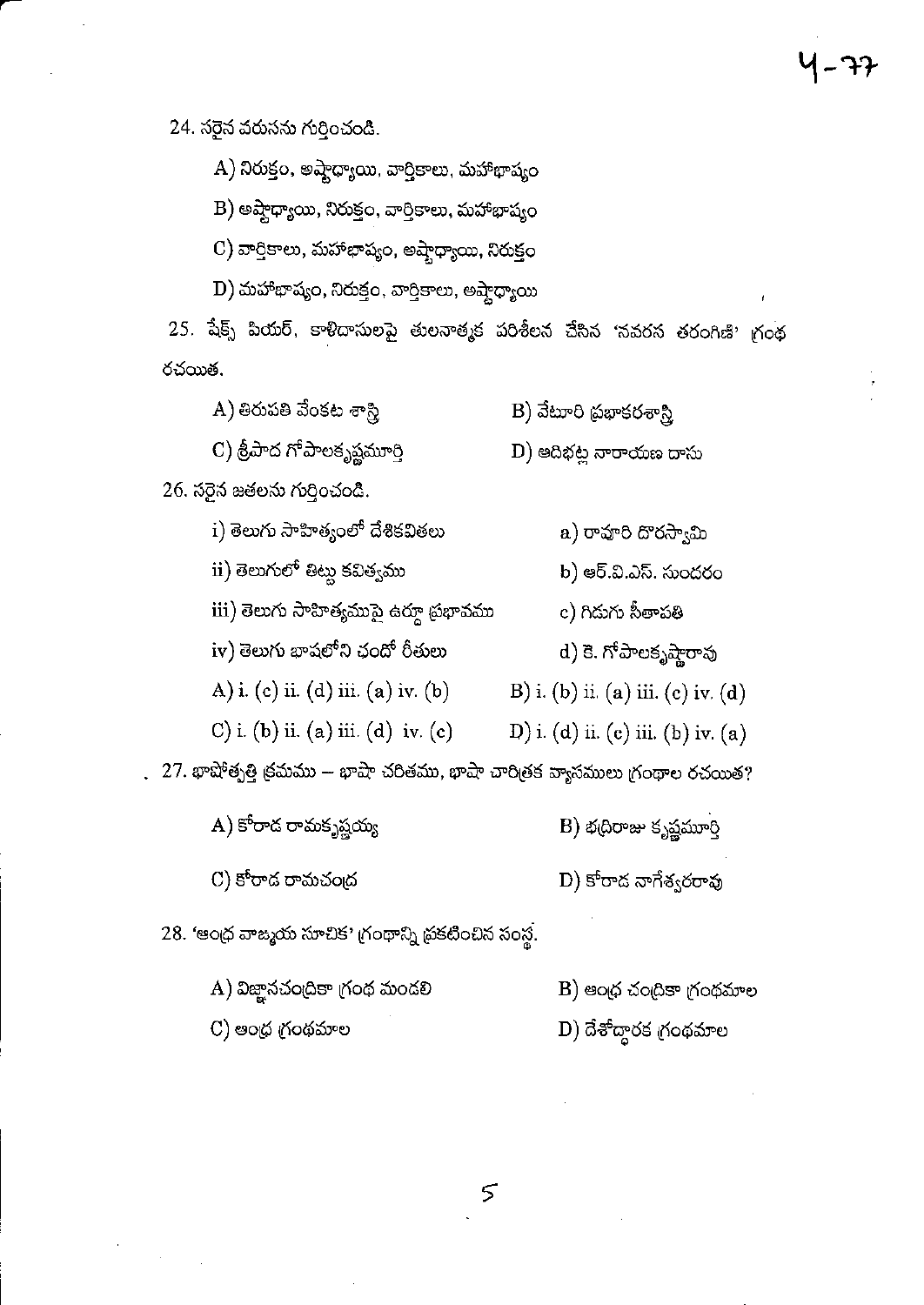29. '100 Years of Telugu Literary Criticism' (Λοφές.

|                                        | A) వడలి మందేశ్వరరావు                                       |                                                                                        | $B$ ) ఎస్వీ రామారావు   |  |
|----------------------------------------|------------------------------------------------------------|----------------------------------------------------------------------------------------|------------------------|--|
|                                        | C) వెల్చేరు నారాయణరావు                                     |                                                                                        | D) ముదిగొండ వీరభద్రయ్య |  |
| 30. సాక్షి వ్యాసాలు ప్రచురితమైన పత్రిక |                                                            |                                                                                        |                        |  |
| A) చింతామణి                            | B) వివేకవర్దిని                                            | C) కృష్ణా పత్రిక         D) సువర్ణలేఖ   '                                              |                        |  |
|                                        |                                                            | 31. "కామవల్లీ మహాలక్ష్మీ కైటభారి వలపు బాదుచు వచ్చె జక్కుల పురంధి" అని యక్షగాన ప్రసక్తి |                        |  |
| గల గ్రంథం?                             |                                                            |                                                                                        |                        |  |
| A) క్రీడాభిరామం                        |                                                            |                                                                                        | B) పండితారాధ్య చరిత్ర  |  |
| C) పల్నాటివీర చరిత్ర                   |                                                            | D) బసవ పురాణం                                                                          |                        |  |
|                                        | 32. రిచర్డ్ ఎం. దార్నన్ చేసిన జానపద విజ్ఞాన వర్గీకరణ క్రమం |                                                                                        |                        |  |
|                                        | i) జానపద కళలు (Folk Arts)                                  |                                                                                        |                        |  |
|                                        |                                                            | ii) వస్తు సంస్కృతి లేదా భౌతిక సంస్కృతి (Material culture)                              |                        |  |
|                                        | iii) మౌఖిక జానపద విజ్ఞానం (Oral folk lore)                 |                                                                                        |                        |  |
|                                        | $\rm iv)$ సాంఘిక జానపద అచారం (Social Folk Custom)          |                                                                                        |                        |  |
| $(A)$ ii, i, iii, iv                   |                                                            | $B)$ i, ii, iii, iv                                                                    |                        |  |
| C) iii, iv, i, ii                      |                                                            | $\mathbf{D}$ ) iv, iii, ii, i                                                          |                        |  |
|                                        |                                                            | 33. Ticket అనే ఇంగ్లీషు మాటను తెలుగులో 'టికెట్' అని రాయడాన్ని ఏమంటారు?                 |                        |  |
| A) Translation                         |                                                            | B) Transliteration                                                                     |                        |  |
| C) Transcription                       |                                                            | D) Trans creation                                                                      |                        |  |
|                                        |                                                            | 34. 'తెలుగు సాహిత్యముపై ఇంగ్లీషు ప్రభావము' అనే అంశంపై విశేషమైన పరిశోధన చేసిన           |                        |  |
| వారు?                                  |                                                            |                                                                                        |                        |  |
| A) కొత్తపల్లి వీరభద్రరావు              |                                                            | B) జి. వి. సుబ్రహ్మణ్యం                                                                |                        |  |
| C) కె. కె. రంగనాథాచార్యులు             |                                                            | D) రవ్వా శ్రీహరి                                                                       |                        |  |

 $\epsilon$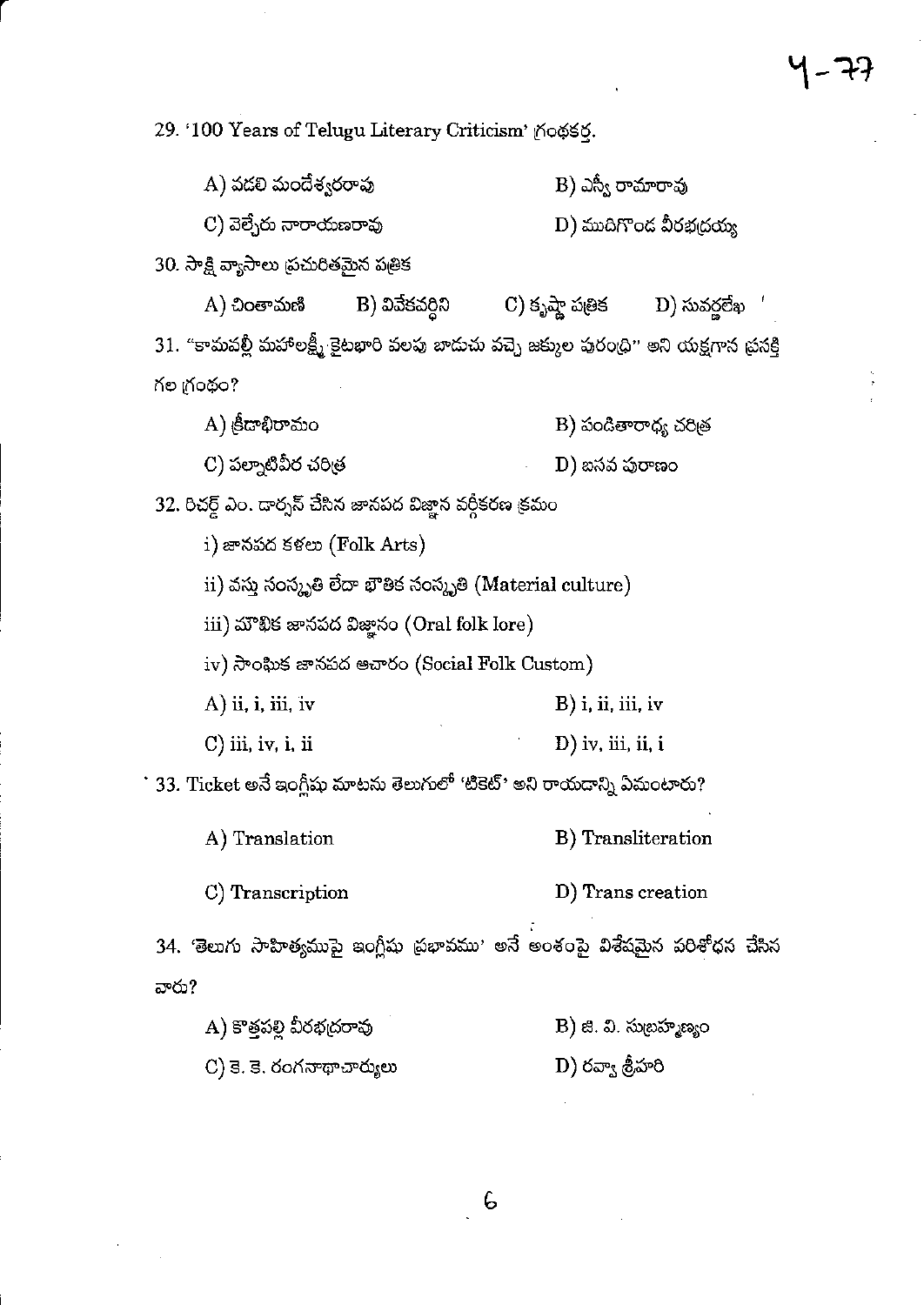35. తాద్రకవి శుభమూర్తి వసుచరిత్ర వైశిష్ట్యం విమర్శా గ్రంథ రచయిత?

 $\mathbf{A}$ ) రాచపాళెం చంద్రశేఖర రెడ్డి  $B)$  సొదుం రామ్మోహన్

C) కొలకలూరి ఇనాక్

 $D)$  కొడవటిగంటి కుటుంబరావు

#### $PART - B$

36. 'అంద్ర కవిత్వ చరిత్ర' గ్రంథకర?

 $(A)$  బసవరాజు అప్పారావు B) వేటూరి ప్రభాకరశాస్త్రి

C) శ్రీపాద గోపాలకృష్ణమూర్తి  $D$ ) కల్లూరి వేంకట నారాయణ

37. 2020 లో 'ఆటా' నవలల పోటీలో మొదటి బహుమతి పొందిన 'మనోధర్మ పరాగం' నవలా రచయిత.

| A) ఉణుదురి సుధాకర్ | B) మధురాంతకం నరేం <sub>ట</sub>  |
|--------------------|---------------------------------|
| C) శీలా వీరాజు     | D) సన్నపురెడ్డి వెంకటరామిరెడ్డి |

38. కింది ప్రకటనలను గమనించండి.

i) చేకూరి రామారావు ఒక భాషాశాస్త్రవేత్తే. కానీ, సాహిత్య విమర్శను కూడా విస్తృతంగానే రాశాడు.

ii) చేకూరి రామారావు సాహిత్య విమర్శలో వచ్చినంత పేరు భాషాశాస్త్రంలో రాలేదు. అందువల్ల ఆయన సాహిత్య విమర్శలోకి వచ్చాడు.

iii) చేరాతలు పేరుతో ఒక పత్రిక చేరాను సాహిత్య విమర్శను రాయమనడం వల్ల ఆయన భాషాశాస్త్రాన్ని కొన్నాళ్ళపాటు పక్కన పెట్టి సాహిత్య విమర్శను రాశాదు.

iv) చేరాతలులో సాహిత్యాన్ని చేరా భాషాశాస్త్ర దృష్టితో వివరించి సాహిత్య విమర్శకు అదనపు విలువను కలిగించాడు.

పైన పేర్మొన్న ప్రకటనలను అనుసరించి కింది వాటిలో సరైన సమాధానాన్ని గుర్తించండి.

 $A)$  i, iv  $B)$  ii, iii  $C$ ) i, ii  $D$ ) ii, iv

 $\, \exists$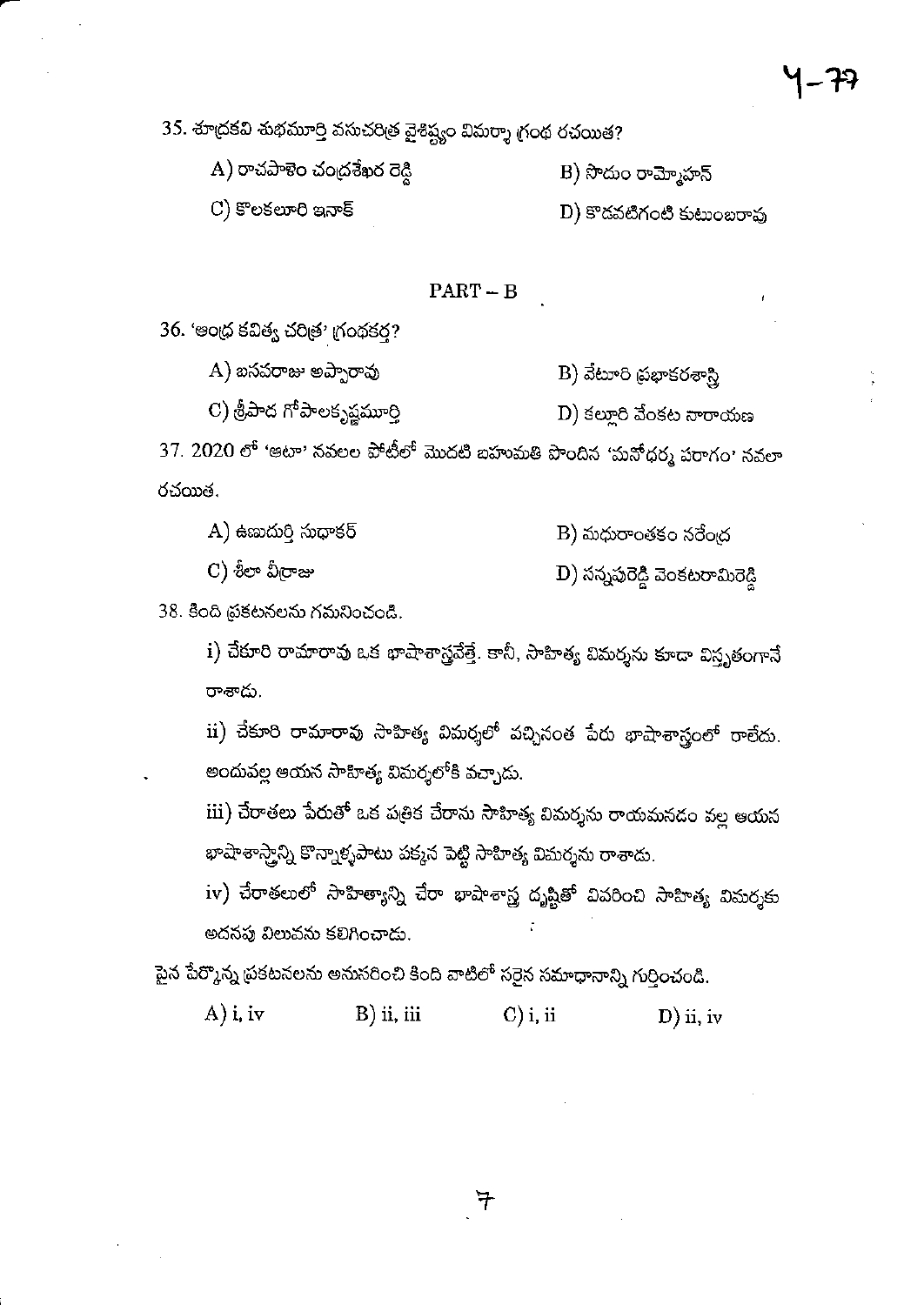39. 'కన్యాశుల్మం బీభత్స రస ప్రధానమైన విషాదాంత నాటకం' అని అన్నదెవరు?

| A) నారాయణబాబు | B) ఆరుద్ర |
|---------------|-----------|
|---------------|-----------|

C) & &

 $D)$  గురజాద

40. పుట్టుక ఆధారంగా సరైన లిపుల వరుసను గుర్తించండి.

 $\overline{\mathrm{A}}$ ) లాటిన్, ఈజిప్షియన్, గ్రీకు, పశ్చిమ సెమెటిక్

 $\mathbf B$ ) ఈజిప్షియన్, పశ్చిమ సెమెటిక్, గ్రీకు, లాటిన్

 $\mathbf C$ ) ఈజీప్షియన్, గ్రీకు, లాటిన్, పశ్చిమ సెమెటిక్

 $\mathbf D$ ) ఈజిప్షియన్, లాటిన్, గీకు, పశ్చిమ సెమెటిక్

41. "తులసి ఇంట నుంచు వార్ని

తులసి పూజ చేయు వార్ని

తులసి యందు భక్తి యుంచి కొలుచు వారినీ" అను జానపద గేయంలో గల ఛందస్సు ఏది?

D) భోగషట్నద A) త్రిపద B) వార్ధక షట్పద C) රුර

42. ఈ అంశాలను గమనించండి. వీటిలో ఏవి సరైనవి?

 $i)$  కవిత్రయం రచనలలో వైరి సమాసాలు ఎక్కువ.

 $\,$ ii) వ్యవహార భాషలో వైరి సమాసాలు ఎక్కువగా ఉంటాయి.

iii) నన్నెచోదుని రచనలలో వైరి సమాసాలు ఎక్కువ.

iv) రాగదీవియలు, వీరమద్దెలలు… అనేవి వైరి సమాసాలు.

B) ii, iii, iv  $C$ ) i, ii, iv  $(A)$  i, ii, iii  $D)$  i, ii

43. మల్లంపల్లి సోమశేఖరశర్మ అంకితం పొందని గ్రంథం?

B) మన లిపి పుట్టుపుర్వోత్తరాలు A) ఆంధ్ర ప్రశస్తి

C) ఆంధ్రుల సాంఘిక చరిత్ర

 $\mathbf D)$  కర్పూర వసంతరాయలు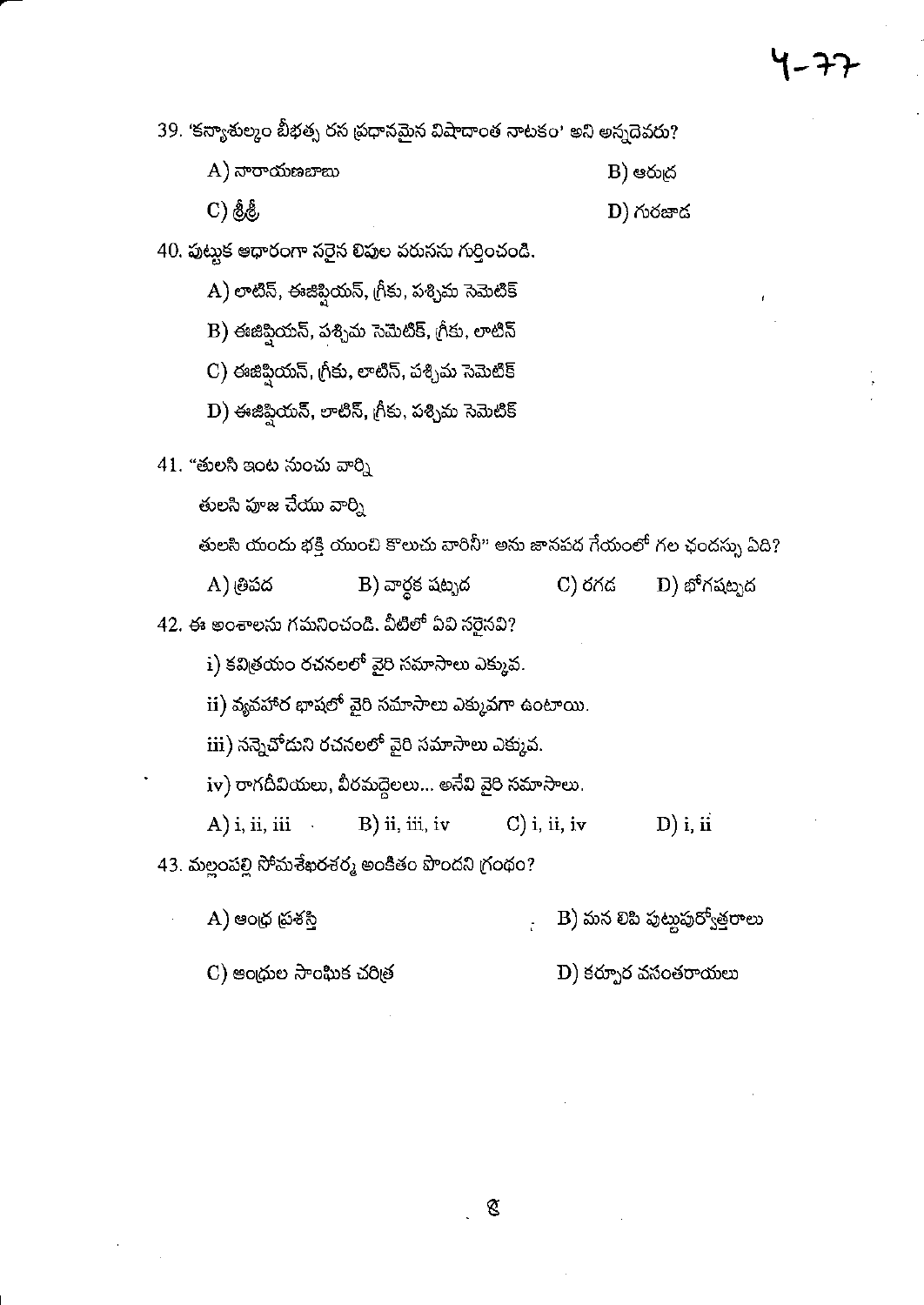B) <sub>ලී</sub>රා A) నామం C) అవ్యయం D) విశేషణం 45. 'మహా మండలేశ్వర' బిరుదు గల రాజులు.  $\rm A)$  వాకాటక రాజులు  $\mathbf B$ ) కాకతీయరాజులు C) సాతవాహన రాజులు  $\left( \mathrm{D}\right)$  రెడ్డి రాజులు 46. 'తెలంగాణ కథకులు – కథన రీతులు' గ్రంథ రచయిత. A) బి.ఎస్. రాములు B) బి.వి.ఎన్. స్వామి C) కె.పి. అశోక్ కుమార్ D) వేముల ఎల్లయ్య 47. లిఖిత సంప్రదాయానికి, మౌఖిక సంప్రదాయానికి వారధి కట్టిన మొదటి కవి ఎవరు? A) నన్నయ C) పాల్మురికి సోమనాథుడు D) నన్నెచోదుడు B) నాచన సోమన 48. బ్రాహుయీ భాష ఏ ద్రావిద ఉపకుటుంబానికి చెందినది? A) దక్షిణ  $B)$  ఉత్తర C) మధ్య D) దక్షిణ మధ్య 49. 'ఎల్లప్ప జెట్టి' పాత్ర గల తెలుగు నవల. A) శప్తభూమి  $B)$  వొయినం C) పునరావాసం D) పంచమం 50. సలీం రచన కానిది. A) మాయ జలతారు  $\mathbf B$ ) దూదిపింజలు C) బహుళ D) ఎడారిపూలు 51. స్త్రీవాద నేపథ్యం గల 'గోవు' కథా రచయిత్రి A) పి. సత్యవతి B) ఓల్గా  $C)$  జాజుల గౌరి  $\mathbf D)$  జూపాక సుభ $\mathfrak a$ ద 52. 'జయ జయ అంబేద్కర' దళిత గీత రచయిత.  $\bm{\mathrm{A}}$ ) కొలకలూరి ఇనాక్  $\mathbf B$ ) గూడ అంజయ్య D) బోయి భీమన్న  $\mathrm{C}$ ) బన్న ఐలయ్య

44. ఆమె ఈ ఊరికి కొత్త – అన్న వాక్యంలో "కొత్త"?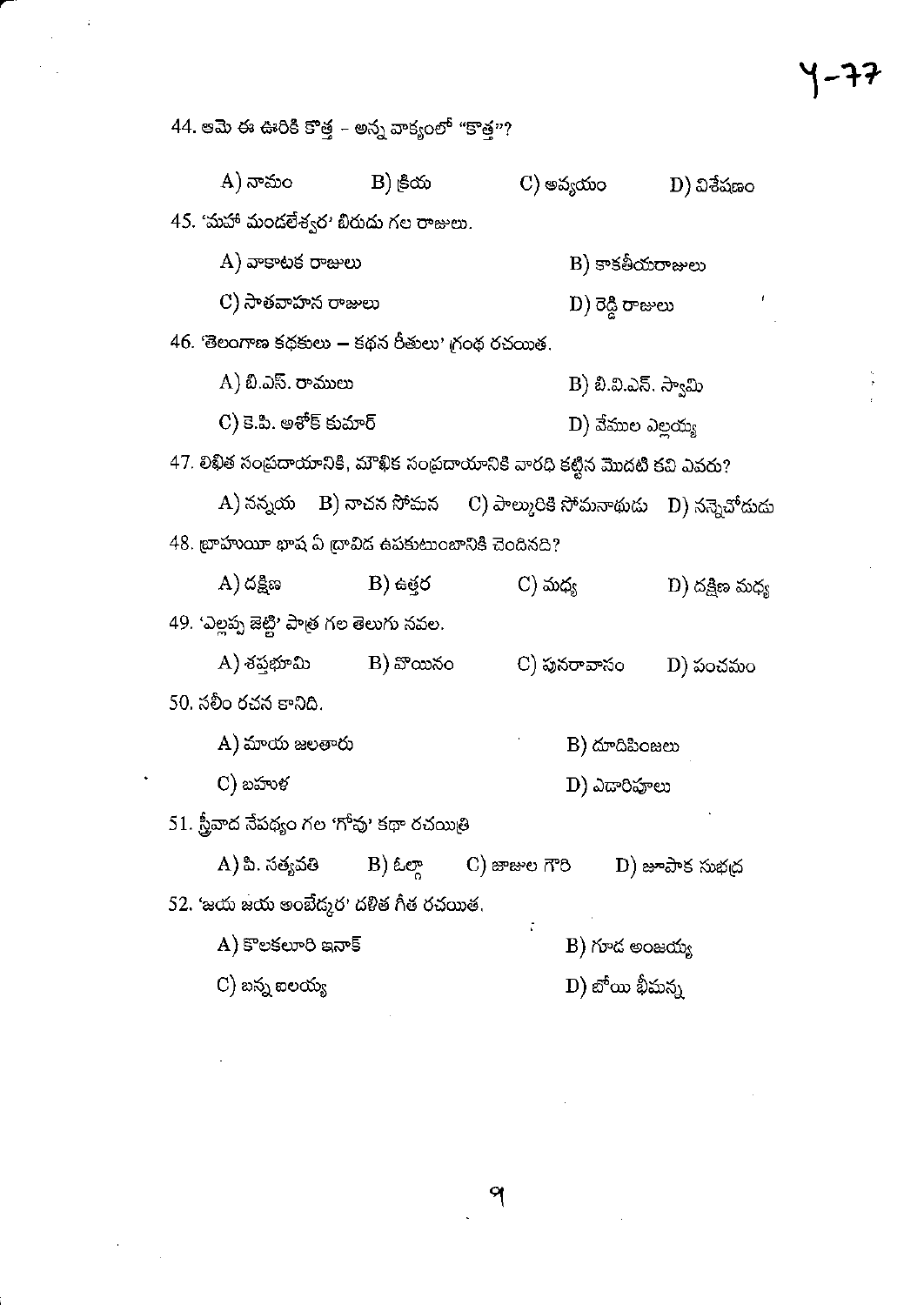## 4-77

 $\frac{E_{\rm{max}}}{E_{\rm{max}}}$ 

 $\mathcal{L}(\mathcal{L})$  and  $\mathcal{L}(\mathcal{L})$  . In the  $\mathcal{L}(\mathcal{L})$ 

 $\sim$   $\sim$ 

 $\frac{1}{\sqrt{2}}$ 

| 53. నిరాశావాదానికి ఉదాహరణగా నిలిచే రచనలు       |                                            |                                                                 |                                  |                 |  |  |
|------------------------------------------------|--------------------------------------------|-----------------------------------------------------------------|----------------------------------|-----------------|--|--|
|                                                |                                            | i) సినీవాలీ      ii) నూతిలో గొంతుకలు                            | iii) ತಲಂಗ್ <b>ಣ</b>              | $iv)$ అగ్నివీణ  |  |  |
|                                                | $(A)$ i, iii                               | $B)$ ii, iii                                                    | $\mathbf{C}$ ) i, ii             | $D)$ i, iv      |  |  |
|                                                | 54. 'గనుమ' వ్యాస సంపుటి రచయిత.             |                                                                 |                                  |                 |  |  |
|                                                | A) సుంకిరెడ్డి నారాయణ రెడ్డి               |                                                                 | B) అల్లం నారాయణ                  |                 |  |  |
|                                                | C) కాసుల ప్రతాపరెడ్డి                      |                                                                 | D) కాలువ మల్లయ్య                 |                 |  |  |
|                                                |                                            | 55. సంగీతం ఈ వేదం నుండి పుట్టిందని చెబుతారు.                    |                                  |                 |  |  |
|                                                |                                            | A) ఋగ్వేదం           B) యజుర్వేదం         C) సామవేదం            |                                  | D) అధర్వణవేదంతో |  |  |
|                                                |                                            | 56. ఉత్తరరామ చరితము నాటకంలో రసము.                               |                                  |                 |  |  |
|                                                | $(A)$ వీర $\in$                            | B) కరుణ                                                         | C) శృంగార                        | $D)$ ಕೌಂತ       |  |  |
|                                                |                                            | 57. రాళ్ళపల్లి అనంతకృష్ణశర్మ రచనలలో పద్య కావ్యాలను గుర్తించండి? |                                  |                 |  |  |
|                                                | i) తారాదేవి                                | ii) మీరాబాయి                                                    | iii) లీలాదేవి                    | iv) వేమన        |  |  |
|                                                | $(A)$ i, iii                               | $\mathbf{B}$ ) ii, iii                                          | $C)$ i, iv                       | $D)$ i, ii      |  |  |
| 58. కిందివాటిలో లఘు యకారంతో కూడిన పదం          |                                            |                                                                 |                                  |                 |  |  |
|                                                |                                            | A) యజ్ఞము            B) హరియతదు                                 | C) కాయ                           | D) భయము         |  |  |
| 59. 'నెలతాల్ను' ఏ సమాసం?                       |                                            |                                                                 |                                  |                 |  |  |
| A) షష్టీ తత్పురుష సమాసం                        |                                            | B) బహుబీహి సమాసం                                                |                                  |                 |  |  |
|                                                | C) ద్వితీయా తత్పురుష సమాసం                 |                                                                 | D) తృతీయా తత్పురుష సమాసం         |                 |  |  |
| 60. బాల వ్యాకరణాన్ని అనుసరించి 'సంయోగము' అంటే? |                                            |                                                                 |                                  |                 |  |  |
|                                                | $\mathbf{A})$ రెండు వేర్వేరు హల్లులు కలయిక |                                                                 | B) ఒకే హల్లు రెండు మార్లు వచ్చుట |                 |  |  |
| C) హాల్లు, అచ్చుల కలయిక                        |                                            |                                                                 | D) రెందు అచ్చుల కలయిక            |                 |  |  |

 $\label{eq:2.1} \frac{1}{\sqrt{2}}\left(\frac{1}{\sqrt{2}}\right)^{2} \left(\frac{1}{\sqrt{2}}\right)^{2} \left(\frac{1}{\sqrt{2}}\right)^{2}$ 

 $\mathcal{L}^{\text{max}}_{\text{max}}$  ,  $\mathcal{L}^{\text{max}}_{\text{max}}$ 

 $\sim 10^{11}$  km s  $^{-1}$ 

 $\label{eq:2} \mathcal{L} = \mathcal{L} \left( \mathcal{L} \right) \left( \mathcal{L} \right) \left( \mathcal{L} \right)$ 

 $\label{eq:2.1} \frac{1}{\sqrt{2\pi}}\int_{0}^{\infty} \frac{d\mu}{\sqrt{2\pi}}\left(\frac{d\mu}{\mu}\right)^2\frac{d\mu}{\mu}\left(\frac{d\mu}{\mu}\right)^2\frac{d\mu}{\mu}\left(\frac{d\mu}{\mu}\right)^2.$ 

 $\sim 10^{-1}$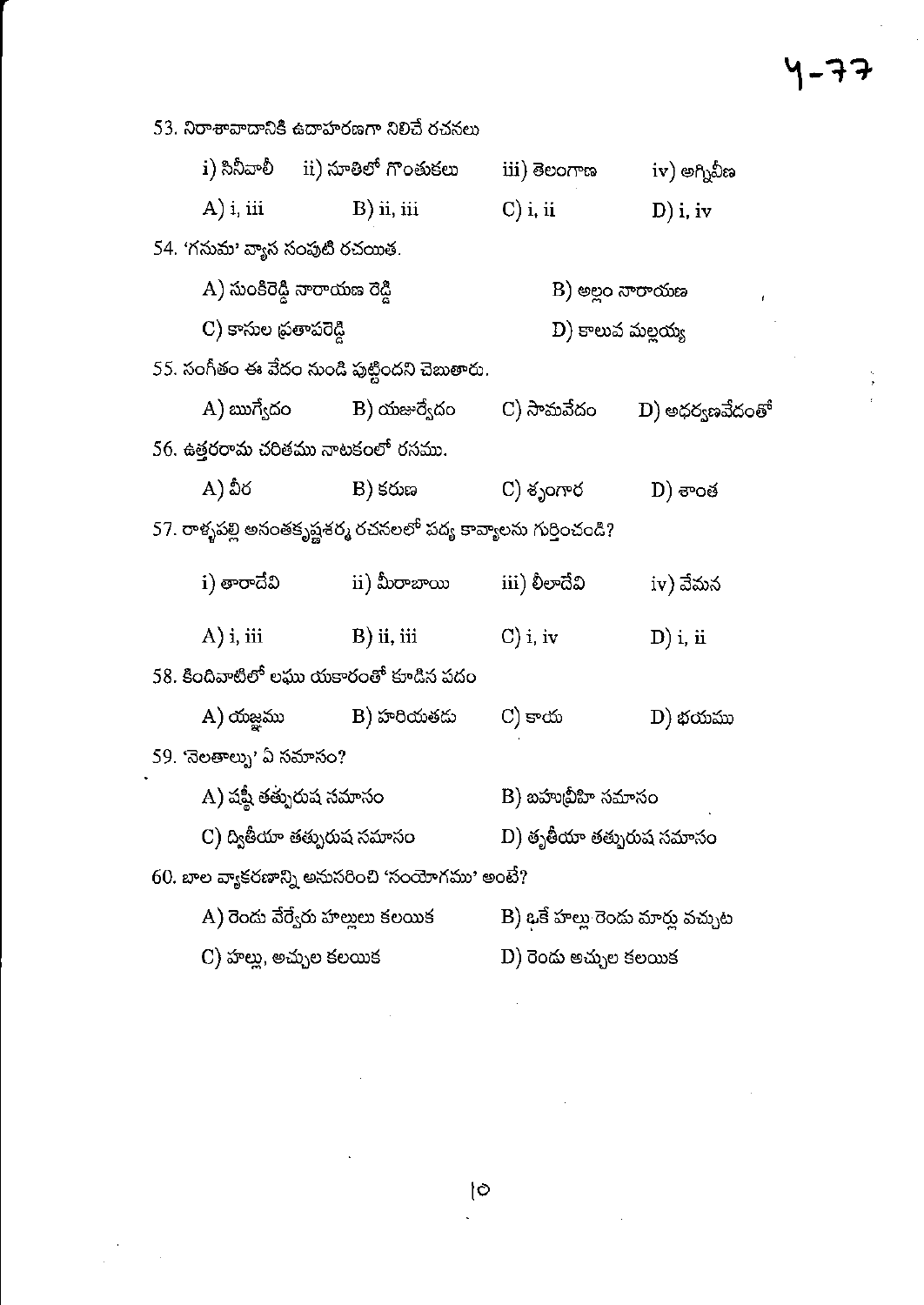|                                                  |                              | $61.$ 'అజచరిత్ర' అనే ప్రౌఢ ప్రబంధాన్ని రచించిన కవి?                         |                                             |             |  |
|--------------------------------------------------|------------------------------|-----------------------------------------------------------------------------|---------------------------------------------|-------------|--|
|                                                  | A)మండపాక పార్వతీశ్వరశాస్త్రి |                                                                             | $\ket{\text{B}}$ కొక్కొంద వెంకటరత్నం పంతులు |             |  |
|                                                  | C) సూర్య ప్రకాశకవి           |                                                                             | D) మతుకుపల్లి నృసింహకవి                     |             |  |
|                                                  |                              | 62. "శిశువుకు దక్మని స్తన్యంలాగ ప్రవహిస్తున్నాయి గోదావరి నీళ్ళు" అన్నదెవరు? |                                             |             |  |
|                                                  | $(A)$ జ్వాలాముఖి             |                                                                             | B) నగ్నముని                                 |             |  |
|                                                  | C) శ్రీరంగం శ్రీనివాసరావు    |                                                                             | - D) శ్రీరంగం నారాయణబాబు                    |             |  |
|                                                  |                              | 63. డబ్బింగ్ సినిమాలోని సబ్ టైటిల్స్ ఏ అనువాద రకం కింద వస్తుంది?            |                                             |             |  |
|                                                  | A) Intra-lingual translation |                                                                             | B) Inter-semiotic translation               |             |  |
|                                                  | C) Inter-lingual translation |                                                                             | D) Inter-textual translation                |             |  |
| 64. గీతాంజలి రచించిన కథా సంపుటాలను గుర్తించండి?  |                              |                                                                             |                                             |             |  |
|                                                  | i) ఐచ్చేదాని                 |                                                                             | ii) అవ్వతోదు  గిది తెలంగాణ                  |             |  |
|                                                  | iii) పహచాన్                  |                                                                             | iv) రాజుకోడి                                |             |  |
|                                                  | $(A)$ i, iii                 | $B)$ ii, iii                                                                | $\mathbf{C}$ ) i, iv                        | $D)$ i, ii  |  |
| . 65. త్రిపురనేని గోపీచంద్ నాటికలను గుర్తించండి? |                              |                                                                             |                                             |             |  |
|                                                  | i) ಕಾಂತಿ                     | ii) కాల థవాహం                                                               | iii) తత్వమసి                                | $iv)$ గొయ్య |  |
|                                                  | A) i, iii                    | $B)$ ii, iii                                                                | $C$ ) i, iv                                 | $D)$ i, ii  |  |
|                                                  |                              | 66. 'రష్యాలో స్నేహయాత్ర' పేరుతో యాత్రాచరిత్రను రాసింది?                     |                                             |             |  |
|                                                  | A) మాలతీ చందూర్              |                                                                             | B) ఎన్. గోపి                                |             |  |
|                                                  | C) నాయని కృష్ణకుమారి         |                                                                             | D) వాసా ప్రభావతి                            |             |  |
|                                                  |                              |                                                                             |                                             |             |  |

 $\frac{1}{2}$ 

 $\mathcal{L}^{(1)}$ 

 $\label{eq:2.1} \frac{1}{\sqrt{2}}\left(\frac{1}{\sqrt{2}}\right)^{2} \left(\frac{1}{\sqrt{2}}\right)^{2} \left(\frac{1}{\sqrt{2}}\right)^{2} \left(\frac{1}{\sqrt{2}}\right)^{2} \left(\frac{1}{\sqrt{2}}\right)^{2} \left(\frac{1}{\sqrt{2}}\right)^{2} \left(\frac{1}{\sqrt{2}}\right)^{2} \left(\frac{1}{\sqrt{2}}\right)^{2} \left(\frac{1}{\sqrt{2}}\right)^{2} \left(\frac{1}{\sqrt{2}}\right)^{2} \left(\frac{1}{\sqrt{2}}\right)^{2} \left(\$ 

 $\label{eq:2.1} \frac{1}{\sqrt{2}}\int_{\mathbb{R}^3}\frac{1}{\sqrt{2}}\left(\frac{1}{\sqrt{2}}\int_{\mathbb{R}^3}\frac{1}{\sqrt{2}}\left(\frac{1}{\sqrt{2}}\int_{\mathbb{R}^3}\frac{1}{\sqrt{2}}\right)\left(\frac{1}{\sqrt{2}}\int_{\mathbb{R}^3}\frac{1}{\sqrt{2}}\right)\left(\frac{1}{\sqrt{2}}\int_{\mathbb{R}^3}\frac{1}{\sqrt{2}}\int_{\mathbb{R}^3}\frac{1}{\sqrt{2}}\int_{\mathbb{R}^3}\frac{1}{\sqrt{2}}\left$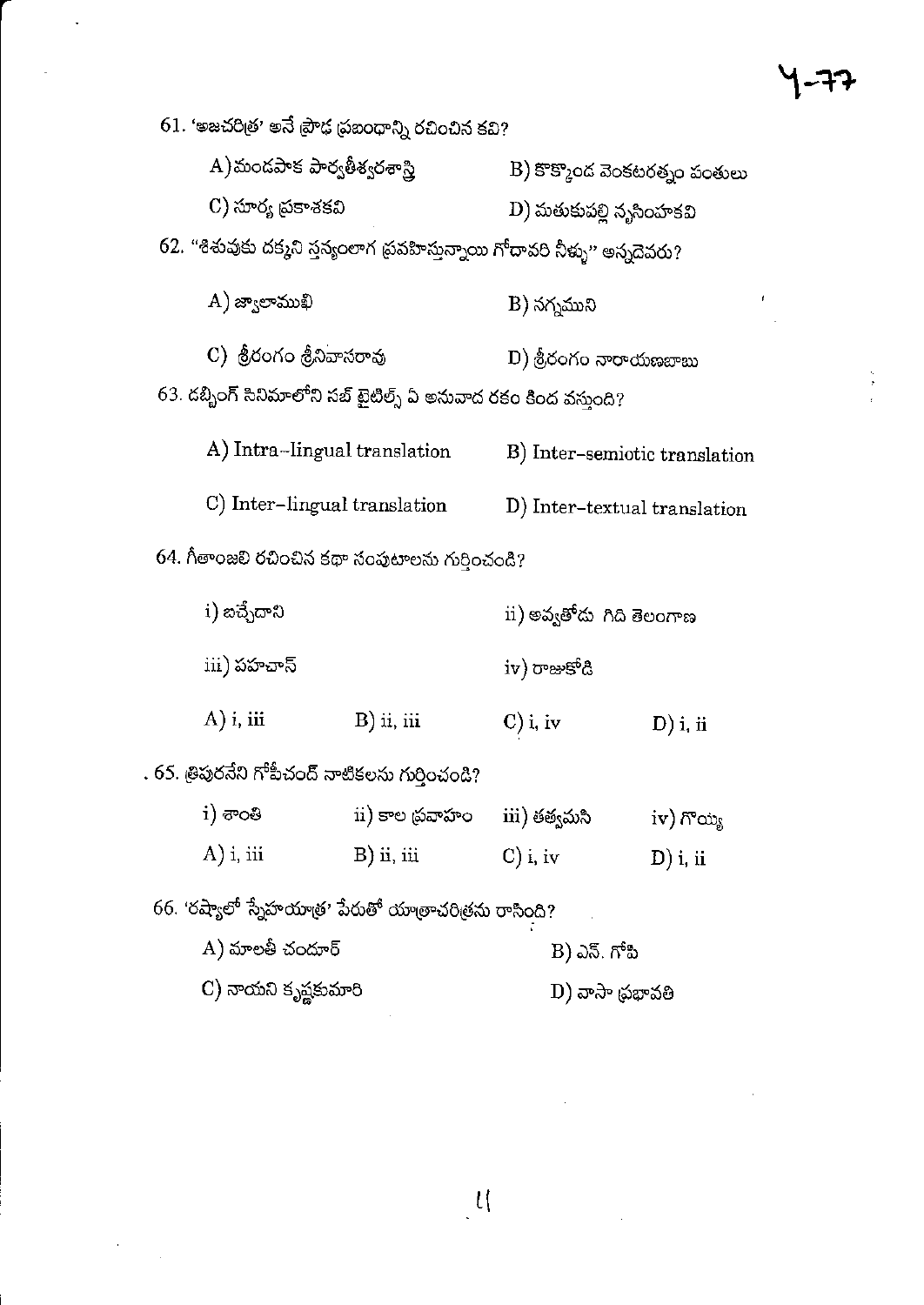### $67.$  నవలల ప్రచురణ కాల క్రమం.

| A) జానకి విముక్తి, అహల్య, రేగడి విత్తులు, కన్నీటి కెరటాల వెన్నెల |                                                                  |  |  |  |  |
|------------------------------------------------------------------|------------------------------------------------------------------|--|--|--|--|
|                                                                  | B) అహల్య, రేగడి విత్తులు, కన్నీటి కెరటాల వెన్నెల, జానకి విముక్తి |  |  |  |  |
|                                                                  | C) కన్నీటి కెరటాల వెన్నెల, రేగడి విత్తులు, జానకి విముక్తి, అహల్య |  |  |  |  |
| D) రేగడి విత్తులు, కన్నీటి కెరటాల వెన్నెల, అహల్య, జానకి విముక్తి |                                                                  |  |  |  |  |
| 68. నీటి సమస్యను చిత్రిస్తూ మధురాంతకం మహేంద్ర రచించిన నవల ఏది?   |                                                                  |  |  |  |  |
| A) మూగవాని పిల్లన <sub>(</sub> గోవి                              | B) పొత్తుల బావి                                                  |  |  |  |  |
| C) స్వర్గసీమకు స్వాగతం                                           | D) ముని కన్నడి సేద్యం                                            |  |  |  |  |
| 69. 'మేఘ రాజి రాజిల్లె' లోని అలంకారం గురించండి.                  |                                                                  |  |  |  |  |
| A) ఛేకానుప్రాస                                                   | B) లాటాను[పాస                                                    |  |  |  |  |
| C) రూపకం                                                         | D) ఉత్పేక్ష                                                      |  |  |  |  |
| 70. కవిరాజవిరాజితం వృత్త ఛందస్సులో 'జ' గణాలెన్ని?                |                                                                  |  |  |  |  |
|                                                                  |                                                                  |  |  |  |  |

A)  $4$  $B)$  5  $C) 6$ D) 7

 $\tilde{\varphi}$ 

## すす

ķ